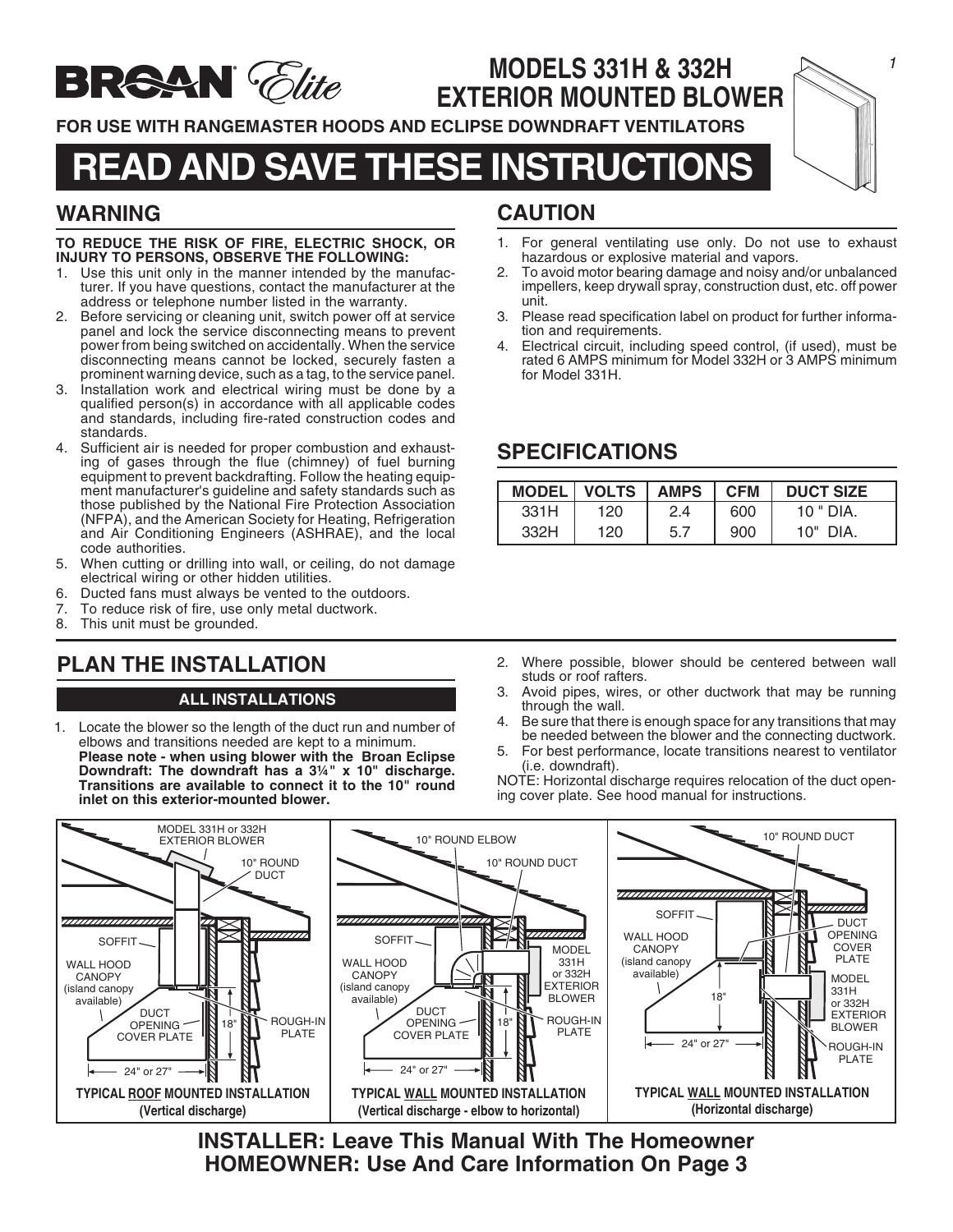## **PREPARE THE INSTALLATION LOCATION**

### **ROOF INSTALLATIONS**

1. Locate the blower on the rear slope of the roof. Place it in a location to minimize duct run. The location should be free of obstacles (T.V. leads, electrical lines, etc.). Bear in mind, if the blower top is level with the roof peak, it will not be seen from the street. Keep this approximate location in mind as you work from within the attic.



From inside the attic space:

2. Drill a **PILOT HOLE** up through the roof, 8½" from the inside edge of a **ROOF RAFTER**.

From outside - on the roof:

- 3. Measure and mark the 20¾" x 20½" rectangle. Cut and remove only the shingles inside this rectangle.
- 4. Measure and mark the **11" DIAMETER HOLE** and the **1¼" DIAMETER HOLE**. Cut these holes all the way through the roof.



5. For flat roof installations, build a curb that will mount the blower at a minimum pitch of 2/12. See Figure 2. Discharge end of the blower should be pointed away from prevailing winds.

## **PREPARE THE INSTALLATION LOCATION**

### **WALL INSTALLATIONS**

1. Choose a position on the outside wall. Make sure that no wall studs, pipes or wires run through the opening area.



From inside the wall:

2. Drill a **PILOT HOLE** through the wall, 8½" from the inside edge of a **WALL STUD**.

From outside - on the wall:

- 3. Measure and mark the 25" x 29½" rectangle. Cut and remove only the siding inside this rectangle.
- 4. Measure and mark the **11" DIAMETER HOLE** and the **1¼" DIAMETER HOLE**. Cut these holes all the way through the wall.

## **PREPARE THE BLOWER**

#### **ALL INSTALLATIONS**

- 1. Unpack the blower assembly.
- 2. Remove the cover and screws.
- 3. Remove and discard cardboard from blower wheel.
- 4. Remove the wiring box cover and screws.
- 5. Attach an appropriate CSA approved cable connector in the hole at the rear of the wiring box.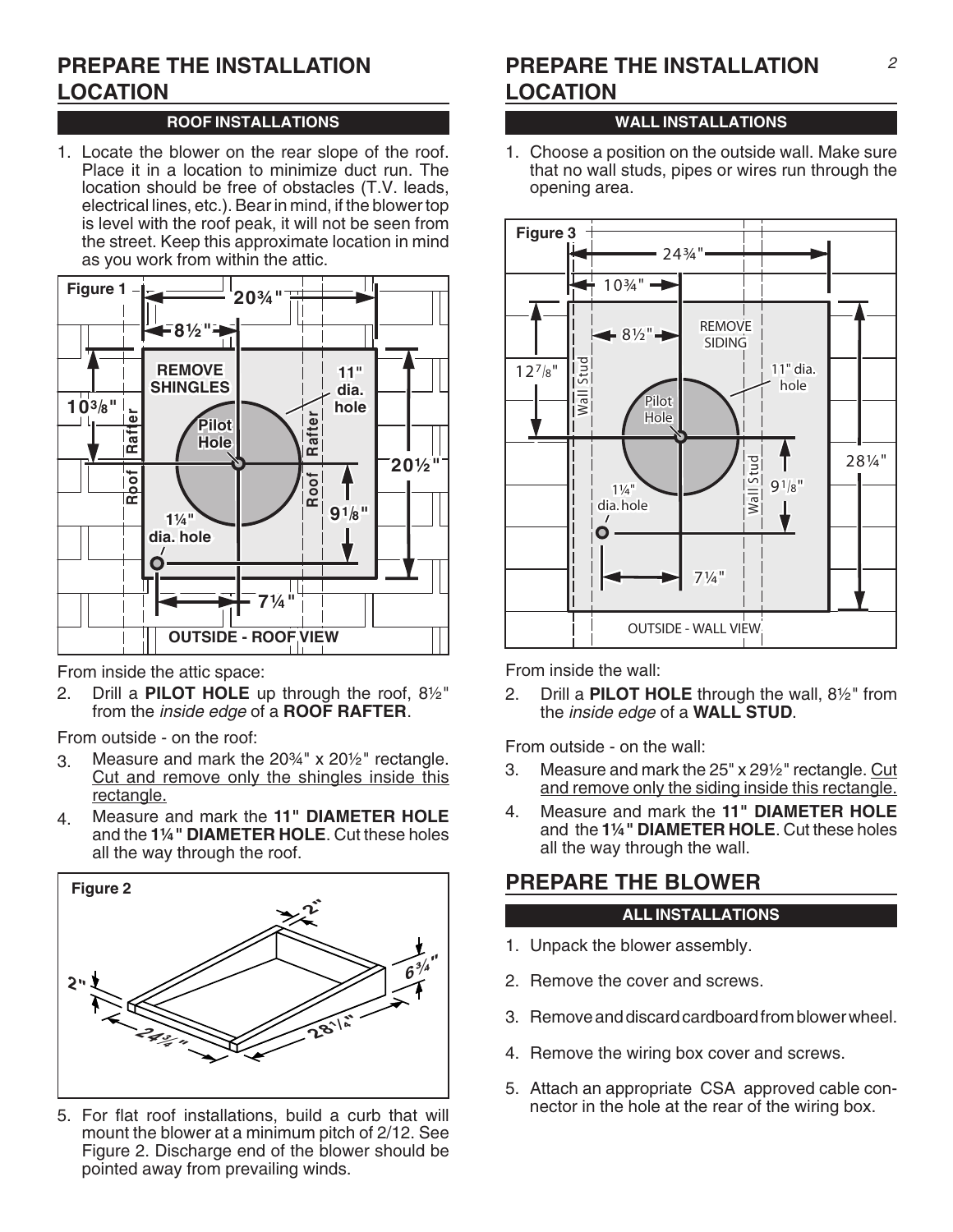## **INSTALL THE BLOWER**

#### **ROOF INSTALLATIONS**

- 1. Remove roofing nails from the upper 2/3 of the shingles around the cutout area and carefully lift the shingles to allow the back flashing sheet on the blower housing to fit under them.
- 2. Center the blower ring in the 11" diameter hole, making sure that the 1-1/4" diameter electrical wiring hole aligns with the hole in the wiring box.
- 3. Attach the blower to the roof with the six screws provided. All six holes in the back panel must be filled, or any moisture that may get inside the housing could leak into the house.
- 4. Using a good grade of roofing cement, seal all of the shingles around the housing and flashing sheet as well as the mounting screw heads.
- 5. Bring electrical wiring through the hole in the wiring box and secure it according to local codes.



- 6. Make the electrical connections with the proper connector for the type of wiring being used. Connect white to white, black to black, and the green or bare wire to green. See Figure 4.
- 7. Replace wiring box cover and screws. Do not pinch wiring under the cover.
- 8. Check for free movement of the damper before installing housing cover and screws.
- 9. Turn on power and check operation of the blower.

## **INSTALL THE BLOWER**

#### **WALL INSTALLATIONS**

- 1. Place a large bead of caulk on the back side of the housing along the outer edge.
- 2. Center the blower ring in the 11" diameter hole, making sure that the 1-1/4" diameter electrical wiring hole aligns with the hole in the wiring box.
- 3. Attach blower to the wall with the six screws provided. All six holes in the back panel must be filled, or any moisture that may get inside the housing could leak into the house.
- 4. Using a good grade of caulk, seal all around the mounting screw heads.
- 5. Bring electrical wiring through the hole in the wiring box and secure it according to local codes.
- 6. Make the electrical connections with the proper connector for the type of wire being used. Connect white to white, black to black, and green or bare wire to green. See Figure 4.
- 7. Replace wiring box cover and screws. Do not pinch wiring under cover.
- 8. Check for free movement of the damper before installing housing cover and screws.
- 9. Turn on power and check operation of the blower.
- 10.Top and side flanges of the back plate may be covered with trim strips. Do not block grille opening at bottom with trim. It will adversely affect performance of the blower.

## **USE AND CARE**

Disconnect electrical power supply and lock out service panel before cleaning or servicing this unit.

#### **CLEANING**

Remove cover and carefully vacuum blower and inside of housing. Be careful not to bend or otherwise damage blower wheel.

#### **MOTOR LUBRICATION**

The motor is permanently lubricated. Do not oil or disassemble motor.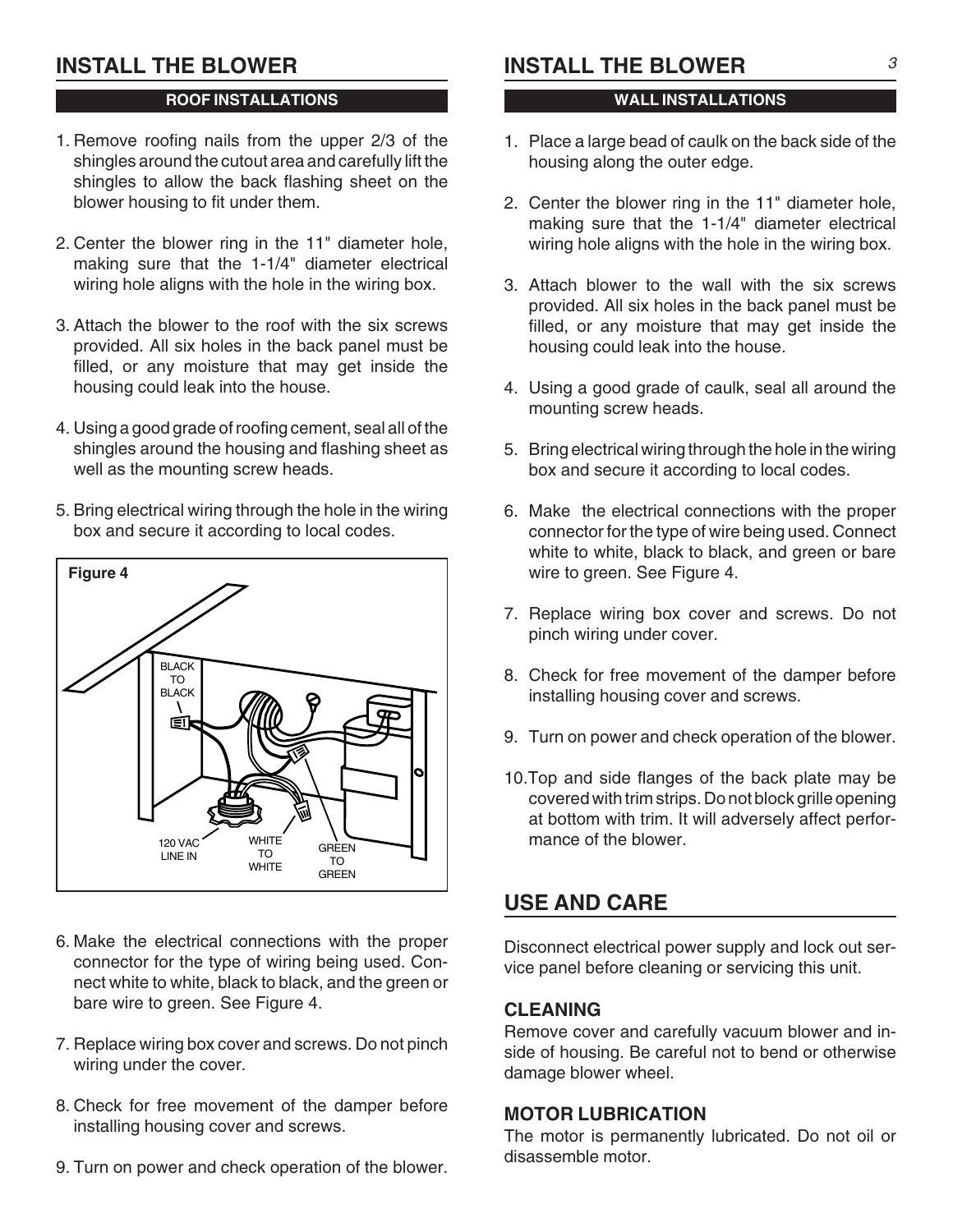### **SERVICE PARTS MODELS 332H & 331H**



| <b>KEY</b> |                 |                                          |  |  |
|------------|-----------------|------------------------------------------|--|--|
| NO.        | <b>PART NO.</b> | <b>DESCRIPTION</b>                       |  |  |
| 1          | 97011795        | Airbox Assembly                          |  |  |
| 2          | 98008507        | Damper                                   |  |  |
| 3          | 93260454        | Sheet Metal Nut, #18-18 U-Type (7 req.)* |  |  |
| 4          | 99100484        | Isolator (3 reg.)                        |  |  |
| 5          | 99260477        | Whiz Nut, 1/4" - 20 (3 reg.)*            |  |  |
| 6          | 98008511        | Grille                                   |  |  |
| 7          | 99100379        | Heyco Damper (2 req.)                    |  |  |
| 8          | 99080396        | Motor W/Capacitor (Model 332)            |  |  |
|            | 99080397        | Motor W/Capacitor (Model 331)            |  |  |
| 10         | 98008509        | <b>Wiring Box Cover</b>                  |  |  |
| 11         | 98008588        | <b>Capacitor Clamp</b>                   |  |  |
| 12         | 98008510        | Airbox Cover                             |  |  |
| 13         | 99020263        | Blower Wheel (Model 332)                 |  |  |
|            | 99020264        | Blower Wheel (Model 331)                 |  |  |
| 14         | 99140145        | Damper Spring                            |  |  |
| 15         | 99400055        | Heyco                                    |  |  |
| 16         | 99100517        | Foam Seal (4 req.)                       |  |  |
| 17         | 99150471        | Hex Screw, #10 - 32 x 1/2"*              |  |  |
| 18         | 99150535        | Hex Screw, #8-16 x 3/8 (2 Req.)*         |  |  |
| 19         | 99271110        | Capacitor 15 MFD                         |  |  |

\* Standard Hardware - May be purchased locally.

Always order replacement parts by Part No., not Key No.

#### **BROAN-NUTONE ONE YEAR LIMITED WARRANTY**

Broan-NuTone warrants to the original consumer purchaser of its products that such products will be free from defects in materials or workmanship for a period of one year from the date of original purchase. THERE ARE NO OTHER WARRANTIES, EXPRESS OR IMPLIED, INCLUDING, BUT NOT LIMITED TO, IMPLIED WAR-RANTIES OF MERCHANTABILITY OR FITNESS FOR A PAR-TICULAR PURPOSE.

During this one-year period, Broan-NuTone will, at its option, repair or replace, without charge, any product or part which is found to be defective under normal use and service.

THIS WARRANTY DOES NOT EXTEND TO FLUORESCENT LAMP STARTERS AND TUBES. This warranty does not cover (a) normal maintenance and service or (b) any products or parts which have been subject to misuse, negligence, accident, improper maintenance or repair (other than by Broan-NuTone), faulty installation or installation contrary to recommended installation instructions.

The duration of any implied warranty is limited to the one-year period as specified for the express warranty. Some states do not allow limitation on how long an implied warranty lasts, so the above limitation may not apply to you.

BROAN-NUTONE'S OBLIGATION TO REPAIR OR REPLACE, AT BROAN-NUTONE'S OPTION, SHALL BE THE PURCHASER'S SOLE AND EXCLUSIVE REMEDY UNDER THIS WARRANTY. BROAN-NUTONE SHALL NOT BE LIABLE FOR INCIDENTAL, CONSEQUENTIAL OR SPECIAL DAMAGES ARISING OUT OF OR IN CONNECTION WITH PRODUCT USE OR PERFORMANCE. Some states do not allow the exclusion or limitation of incidental or consequential damages, so the above limitation or exclusion may not apply to you.

This warranty gives you specific legal rights, and you may also have other rights, which vary from state to state. This warranty supersedes all prior warranties.

To qualify for warranty service, you must (a) notify Broan-NuTone at the address or telephone number below, (b) give the model number and part identification and (c) describe the nature of any defect in the product or part. At the time of requesting warranty service, you must present evidence of the original purchase date. Broan-NuTone LLC Hartford, Wisconsin www.broan.com 800-558-1711

Broan-NuTone Canada Mississauga, Ontario www.broan.ca 877-896-1119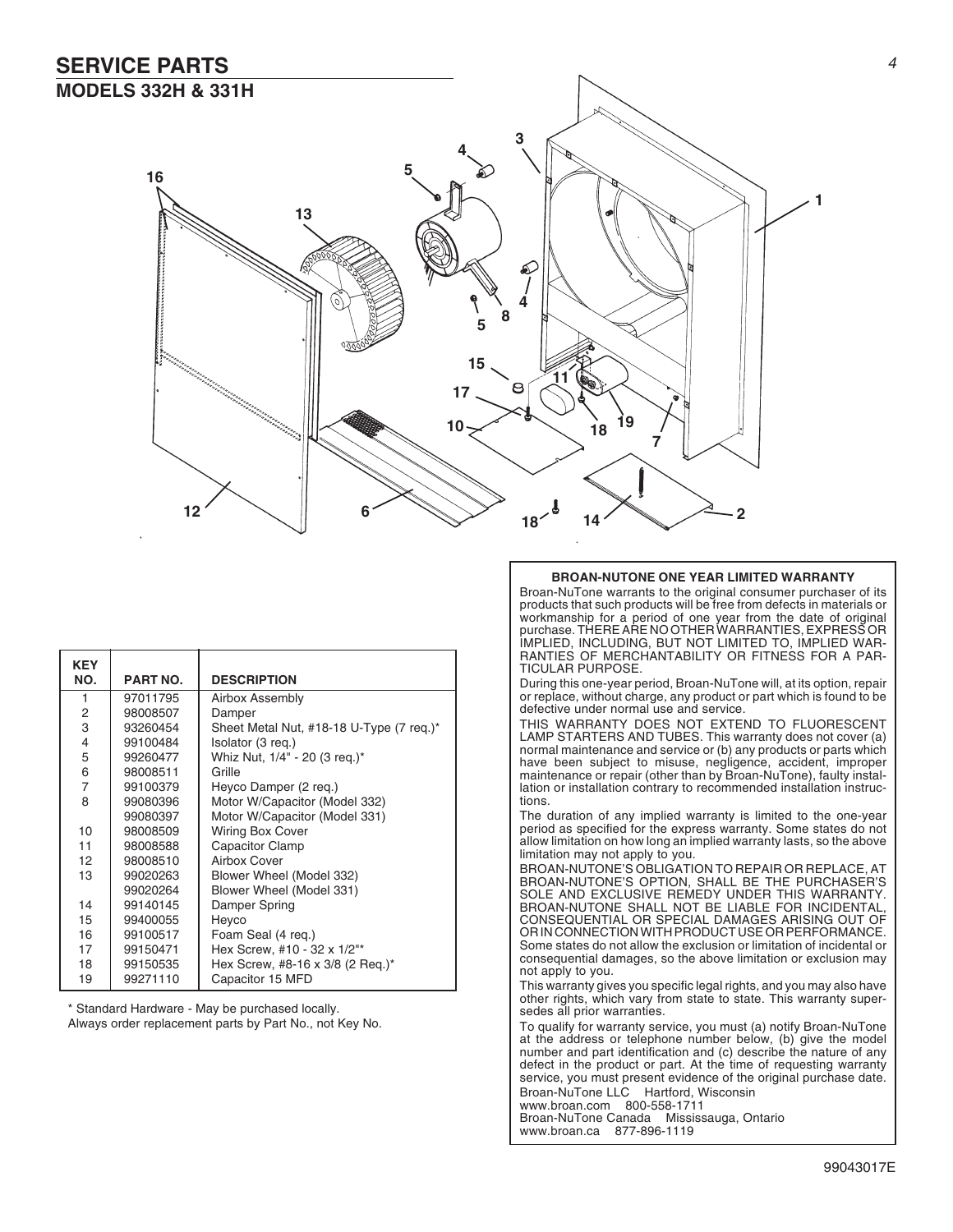

## **MODÈLES 331H & 332H VENTILATEUR À MONTAGE EXTÉRIEUR**

**POUR UTILISATION AVEC LES HOTTES RANGEMASTER ET LES VENTILATEURS ENCASTRÉS ECLIPSE**

## **VEUILLEZ LIRE CES DIRECTIVES ET LES CONSERVER**

## **AVERTISSEMENT**

#### **OBSERVEZ LES DIRECTIVES CI-DESSOUS DE MANIÈRE À RÉ-DUIRE LES RISQUES D'INCENDIE, DE CHOC ÉLECTRIQUE OU DE BLESSURES CORPORELLES.**

- 1. N'utilisez cet appareil qu'aux fins prévues par le fabricant. Si vous avez des questions, communiquez avec le fabricant à l'adresse ou au numéro de téléphone indiqués dans la garantie.
- 2. Avant de procéder à la réparation ou au nettoyage de l'appareil, coupez l'alimentation du panneau d'entrée d'électricité et verrouillez le dispositif de sectionnement afin d' empêcher que le courant ne soit accidentellement rétabli. S'il est impossible de verrouiller le dispositif de sectionnement, fixez solidement un dispositif avertisseur, par exemple une étiquette, au panneau d'entrée d'électricité.
- 3. La pose de l'appareil et les travaux d'électricité doivent être effectués par des personnes qualifiées conformément à la réglementation en vigueur, notamment les normes de la construction ayant trait à la protection contre les incendies.
- 4. Pour éviter les refoulements, l'apport d'air doit être suffisant pour brûler . les gaz produits par les appareils à combustion et les évacuer dans le conduit de fumée (cheminée). .. Respectez les directives du fabricant de l'appareil de chauffage et les normes de sécurité, notamment celles publiées par la National Fire Protection Association (NFPA), l'American Society for Heating, les Refrigeration and Air Conditioning Engineers (ASHRAE) et la règlementation locale.
- 5. Veillez à ne pas endommager le câblage électrique ou autres connexions non apparentes lors de la découpe ou du perçage du mur ou du plafond.
- 6. Les ventilateurs canalisés doivent toujours être ventilés à l'air libre.
- 7. Pour réduire les risques d'incendie, n'utilisez que des conduits métalliques.
- 8. Cet appareil doit être mis à la terre.

#### **TOUS LES TYPES DE POSE**

1. L'emplacement du ventilateur doit être choisi de manière à réduire le plus possible l'utilisation de conduits et de coudes.

**REMARQUE : Une sortie horizontale exige le repositionnement de la plaque d'ouverture du conduit. Voir les instructions du manuel de la hotte.**

## **ATTENTION**

- 1. Cet appareil ne doit servir qu'à la ventilation générale. Ne vous en servez pas pour éliminer des matières ou des vapeurs dangereuses ou explosives.
- 2. Pour ne pas endommager les roulements de moteur, déséquilibrer les pales ou les rendre bruyantes, débarrassez l'appareil de la poussière de plâtre, de construction, etc.
- 3. Veuillez lire l'étiquette de spécifications du produit pour obtenir plus de renseignements, notamment sur les normes.
- 4. Le circuit électrique, y compris la commande de régime (le cas échéant), doit avoir au minimum une puissance nominale de 6 ampères pour le modèle 332H ou d'au moins 3 ampères pour le modèle 331H.

## **SPÉCIFICATIONS**

| <b>MODÈLE</b> |     | <b>VOLTS AMPÈRES</b> | <b>PCM</b> | <b>DIMENSION</b><br><b>DU CONDUIT</b> |
|---------------|-----|----------------------|------------|---------------------------------------|
| 331H          | 120 | 2.4                  | 600        | [10" (25,4 cm) de diam.               |
| 332H          | 120 | 5.7                  | 900        | 10" (25,4 cm) de diam.                |

- **ANIFICATION DE LA POSE** 2. Lorsque cela est envisageable, le ventilateur doit être centré entre les poteaux muraux ou les chevrons du toit.
	- 3. Évitez les tuyaux, les fils ou autres conduits qui peuvent passer dans les murs.
	- 4. Assurez-vous d'avoir suffisamment d'espace pour placer les conduits de transition entre le ventilateur et les conduits de raccordement.
	- 5. Pour de meilleurs résultats, placez les conduits de transition le plus près possible du ventilateur (encastré).

**NOTA: Décharge horizontal exige la relocalisation de la plaque du décharge. Voir le manuel de hotte pour des instructions.**



**INSTALLATEUR : Veuillez laisser ce manuel au propriétaire PROPRIÉTAIRE : La page 7 contient des renseignements portant sur l'utilisation et l'entretien**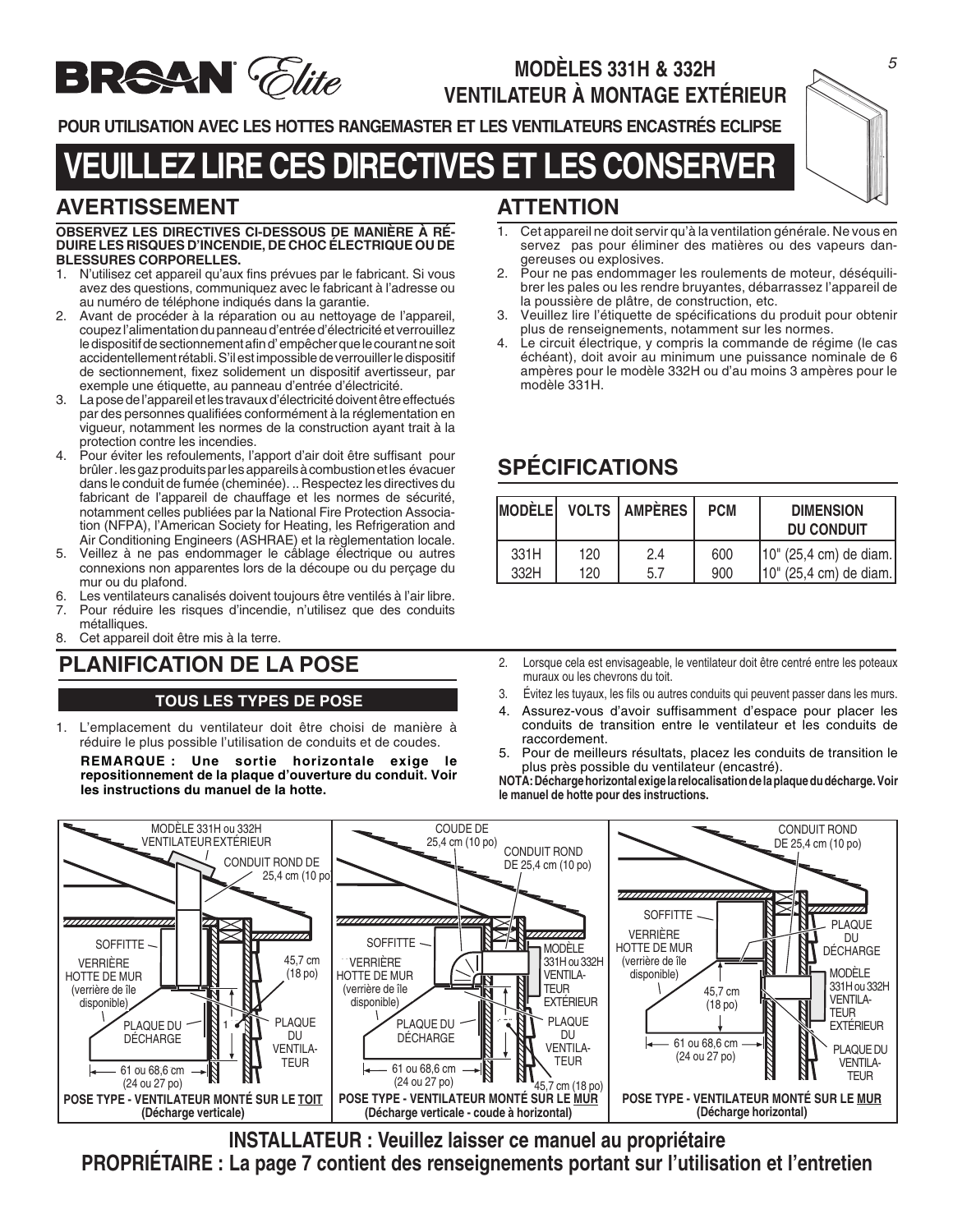## **PRÉPAREZ L'ENDROIT POUR L'INSTALLATION**

### **INSTALLATIONS SUR LE TOIT INSTALLATIONS MURALES**

1. Positionnez le ventilateur sur la pente arrière du toit. Placezle dans un endroit qui minimisera la longueur du conduit de ventilation. Cet endroit doit être exempt d'obstacles (câble de téléviseur, lignes électriques, etc.) Souvenez-vous que si le dessus du ventilateur est à ras de la pointe du toit, il ne sera pas vu de la rue. Souvenez-vous de cet emplacement approximatif pendant que vous travaillez de l'intérieur de l'entre-toit.



De l'intérieur du grenier

- 2. Percez un **AVANT-TROU** à travers le toit, à une distance de 216 mm (8 ½ po) du rebord intérieur d'un **CHEVRON**.
- De l'extérieur –sur le toit :
- 3. Mesurez et tracez un rectangle de 527 mm x 521 mm (20 ¾ po x 20 ½ po). Coupez et retirez seulement les bardeaux qui se trouvent à l'intérieur de ce rectangle.
- 4. Mesurez et tracez un **ORIFICE D'UN DIAMÈTRE DE 279 MM (11 PO)** et un **ORIFICE D'UN DIAMÈTRE DE 32 MM (1 ¼ PO)**. Découpez ces orifices de part en part du toit.



5. Pour les installations sur les toits plats, fabriquez une bordure qui inclinera le ventilateur de 2/12 au minimum. Voir ill. 2. L'extrémité de la décharge du ventilateur doit pointer du côté opposé aux vents dominants.

## **PRÉPAREZ L'ENDROIT POUR L'INSTALLATION**

1. Choisissez une position sur le mur extérieur. Assurez qu'il n'y a pas de colombage, tuyaux ou fils dans l'endroit qui sera ouvert.



De l'intérieur du mur :

2. Percez un **AVANT-TROU** à travers le mur, à une distance de 216 mm (8 ½ po) du rebord intérieur d'un **POTEAU MURAL**.**TUD**.

De l'extérieur –sur le mur :

- 3. Mesurez et tracez un rectangle de 635 mm x 749 mm (25 po x 29,5 po). Coupez et retirez seulement les bardeaux qui se trouvent à l'intérieur de ce rectangle.
- 4. Mesurez et tracez un **ORIFICE D'UN DIAMÈTRE DE 279 MM (11 PO)** et un **ORIFICE D'UN DIAMÈTRE DE 32 MM (1 ¼ PO)**. Découpez ces orifices de part en part du mur.

## **PRÉPAREZ LE VENTILATEUR**

#### **TOUTES LES INSTALLATIONS**

- 1. Déballez l'ensemble du ventilateur.
- 2. Enlevez le couvercle et les vis.
- 3. Enlevez et jetez le carton de la roue du ventilateur.
- 4. Enlevez le couvercle de la boîte des fils et les vis.
- 5. Attachez une pince de raccordement appropriée approuvée par l'ACNOR dans le trou à l'arrière de la boîte des fils.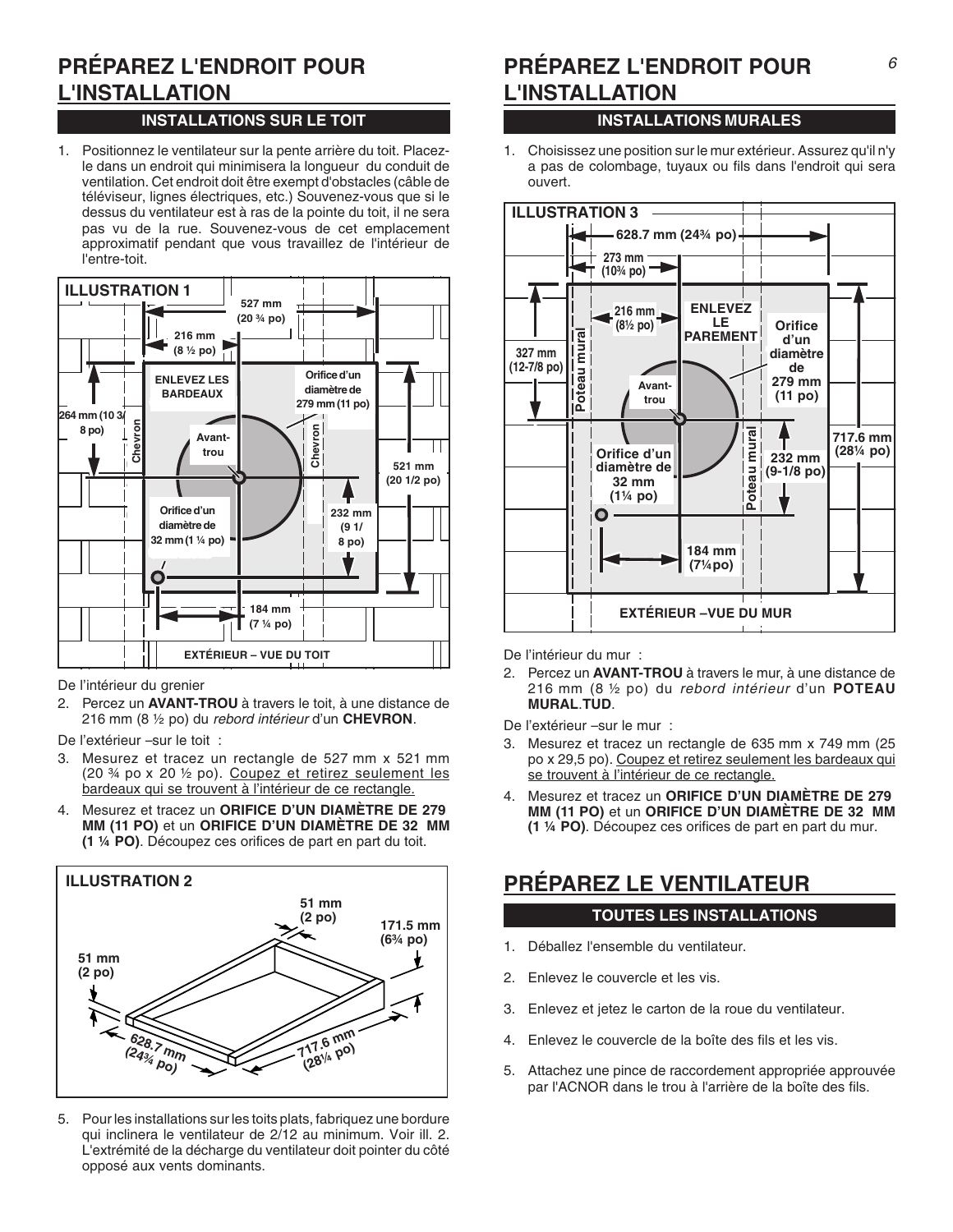## **POSE DU VENTILATEUR**

#### **POSE DU VENTILATEUR**

- 1. Retirez les premiers deux tiers des clous à toiture des bardeaux se trouvant autour de la surface de découpe puis soulevez délicatement les bardeaux afin de glisser le solin en dessous.
- 2. Centrez l'anneau de ventilateur dans le trou de 11" (27,9 cm) de diamètre, en vous assurant que le trou de 1-1/4" (3,2 cm) pour le câblage électrique coïncide avec l'orifice du boîtier de câblage.
- 3. Fixez le ventilateur au toit à l'aide des six vis incluses. Les six trous du panneau arrière doivent être couverts, sans quoi l'humidité peut pénétrer à l'intérieur du ventilateur et couler dans l'habitation.
- 4. Imperméabilisez tous les bardeaux autour du boîtier et du solin ainsi que les têtes de vis de montage à l'aide d'une colle pour toiture de bonne qualité.
- 5. Faites passer le câblage électrique par l'ouverture du boîtier de câblage et fixez-le en respectant la réglementation locale.



- 6. Effectuez les branchements électriques en utilisant le connecteur convenant au type de câblage utilisé. Branchez les fils noirs ensemble, les fils blancs ensemble, et le fil vert ou le fil dénudé avec le fil vert. Voir Figure 4.
- 7. Replacez le couvercle du boîtier de câblage et les vis. Ne pincez pas le câblage sous le couvercle.
- 8. Assurez-vous que le clapet bouge librement avant d'installer le couvercle du boîtier et les vis.
- 9. Mettez l'appareil sous tension et vérifiez le fonctionnement du ventilateur.

## **INSTALLATION DU VENTILATEUR**

#### **POSE SUR UN MUR**

- 1. Appliquez une large bande de produit à calfeutrer à l'arrière du boîtier, le long du rebord extérieur.
- 2. Centrez l'anneau de ventilateur dans le trou de 11" (27,9 cm) de diamètre, en vous assurant que le trou de 1-1/4" (3,2 cm) pour le câblage électrique coïncide avec l'orifice du boîtier de câblage.
- 3. Fixez le ventilateur au mur à l'aide des six vis incluses. Les six trous du panneau arrière doivent être couverts, sans quoi l'humidité peut pénétrer à l'intérieur du ventilateur et couler dans l'habitation.
- 4. Imperméabilisez le pourtour des têtes de vis de montage à l'aide d'un produit à calfeutrer de bonne qualité.
- 5. Faites passer le câblage électrique par l'ouverture du boîtier de câblage et fixez-le en respectant la réglementation locale.
- 6. Effectuez les branchements électriques en utilisant le connecteur convenant au type de câblage utilisé. Branchez les fils noirs ensemble, les fils blancs ensemble et le fil vert ou le fil dénudé avec le fil vert. Voir Figure 4.
- 7. Replacez le couvercle du boîtier de câblage et les vis. Ne pincez pas le câblage sous le couvercle.
- 8. Assurez-vous que le clapet bouge librement avant d'installer le couvercle du boîtier et les vis.
- 9. Mettez l'appareil sous tension et vérifiez le fonctionnement du ventilateur.
- 10. Les rebords supérieurs et latéraux de la plaque arrière doivent être recouverts avec des tringles de finissage. Ne bloquez pas la partie inférieure de la grille à air avec les tringles. Le rendement du ventilateur en serait modifié.

## **UTILISATION ET ENTRETIEN**

Débranchez l'alimentation électrique et verrouillez le panneau d'entrée d'électricité avant de nettoyer ou de réparer l'appareil.

#### **NETTOYAGE**

Retirez le couvercle et passez soigneusement l'aspirateur à l'intérieur du boîtier. Veillez à ne pas courber ou endommager la roue du ventilateur.

#### **LUBRIFICATION DU MOTEUR**

Le moteur est lubrifié en permanence. Il ne doit pas être huilé ni démonté.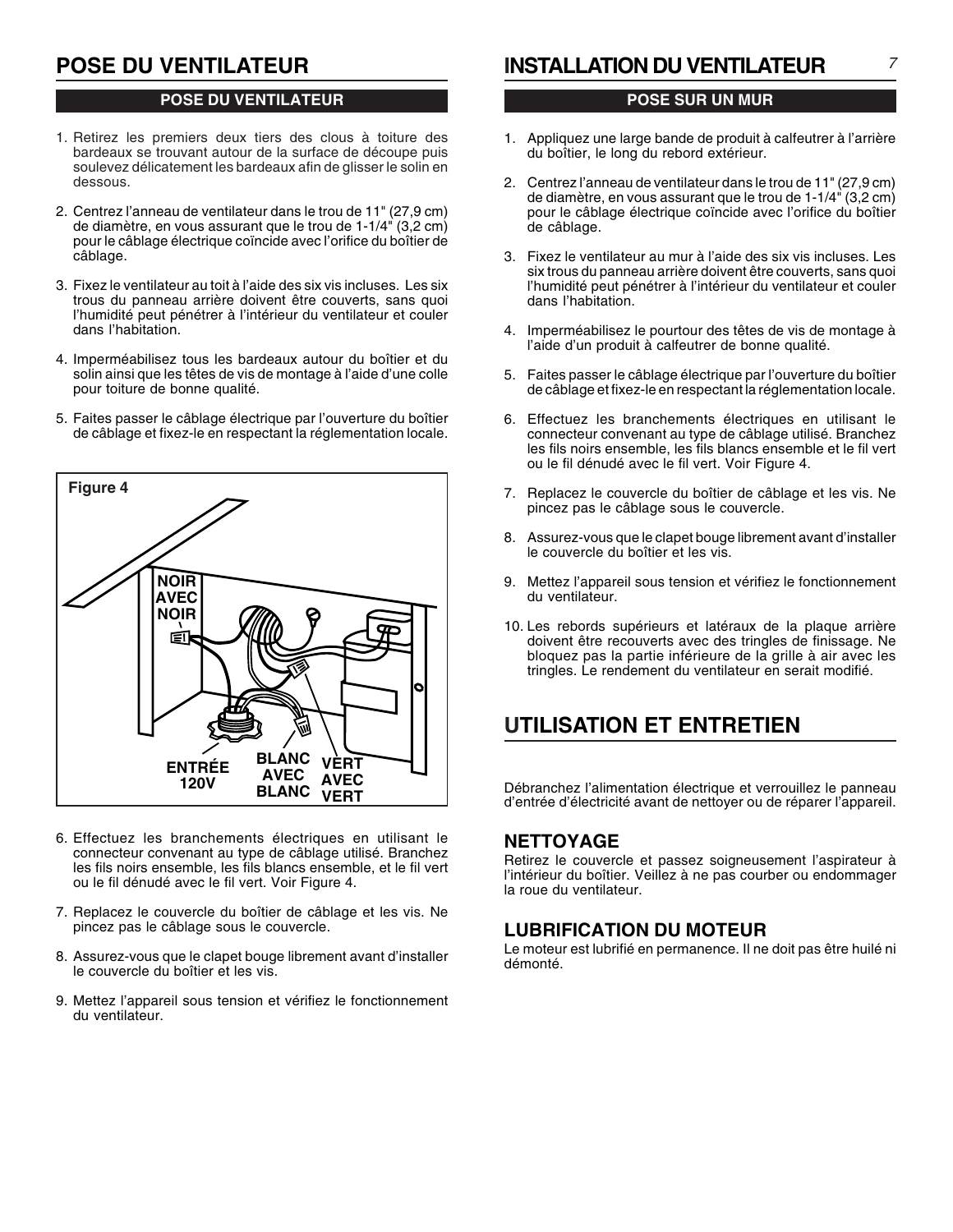## **PIÈCES DE RECHANGE MODÈLES 332H ET 331H**



| <b>REPÈRE</b>  | $N^{\circ}$ PIÈCE | <b>DESCRIPTION</b>                     |  |
|----------------|-------------------|----------------------------------------|--|
| 1              | 97011795          | Boîte à air                            |  |
| 2              | 98008507          | Clapet                                 |  |
| 3              | 93260454          | Ecrou à tôle, n° 18-18 Type U $(7)^*$  |  |
| $\overline{4}$ | 99100484          | Isolateur (3)                          |  |
| 5              | 99260477          | Écrou à rondelle, $1/4$ " - 20 $(3)^*$ |  |
| 6              | 98008511          | Grille                                 |  |
| $\overline{7}$ | 99100379          | Butée de clapet (2)                    |  |
| 8              | 99080396          | Moteur à condensateur (modèle 332H)    |  |
|                | 99080397          | Moteur à condensateur (modèle 331H)    |  |
| 10             | 98008509          | Couvercle du boîtier de câblage        |  |
| 11             | 98008588          | Bride de condensateur                  |  |
| 12             | 98008510          | Capot de boîte à air                   |  |
| 13             | 99020263          | Roue du ventilateur (modèle 332H)      |  |
|                | 99020264          | Roue du ventilateur (modèle 331H)      |  |
| 14             | 99140145          | Ressort de clapet                      |  |
| 15             | 99400055          | <b>Butée</b>                           |  |
| 16             | 99100517          | Joint de mousse (4)                    |  |
| 17             | 99150471          | Vis à tête hex., n° 10 - 32 x 1/2"*    |  |
| 18             | 99150535          | Vis à tête hex., n° 8-16 x 3/8 (2) *   |  |
| 19             | 99271110          | Condensateur 15 MFD                    |  |

\*Quincaillerie ordinaire - vendu séparément.

Veuillez commander les pièces par N° PIÈCE - et non par N° REPÈRE.

#### **GARANTIE LIMITÉE D'UN AN DE BROAN**

Broan garantit à l'acheteur consommateur original, de ses produits qu'ils sont exempts de défauts dans les matières premières ou la main-d'oeuvre pour une période d'un an à compter de la date d'achat original. IL N'Y A PAS D'AUTRES GARANTIES, EXPRIMÉES OU IMPLICITES, INCLUANT MAIS NON PAS LIMITÉ AUX GARANTIES IMPLICITES POUR FIN DE COMMERCIALISATION ET DE CONVENANCE DANS UN BUT PARTICULIER.

Pendant cette période d'un an, Broan, à son choix, réparera ou remplacera, gratuitement, tout produit ou pièce qui s'avère défectueux sous utilisation et service normaux.

CETTE GARANTIE NE COUVRE PAS LES DÉMARREURS DE LAMPES FLUORESCENTES ET LES TUBES. Cette garantie ne couvre pas (a) l'entretien et le service normal ou (b) tout produit ou pièce endommagé par suite de mauvais usage, négligence, accident, entretien inapproprié ou réparation (autre que par Broan), mauvais installation ou installation contraire au mode d'installation recommandé.

La durée de toute garantie implicite est limitée à une période d'un an tel que spécifié pour la garantie exprimée. Certains états ne permettent pas la limitation de la durée d'une garantie implicite, la limitation ci-dessus peut donc ne pas s'appliquer à vous.

L'ENGAGEMENT DE BROAN DE RÉPARER OU DE REMPLACER, AU CHOIX DE BROAN, SERA LA SEULE OBLI-GATION EXCLUSIVE SOUS CETTE GARANTIE. BROAN NE SE TIENDRA PAS RESPONSABLE DES DOMMAGES DIRECTS, INDIRECTS OU SPÉCIAUX SURVENANT À CAUSE DE OU EN RAPPORT À L'UTILISATION OU LA PERFORMANCE DE SES PRODUITS.

Cette garantie vous donne des droits légaux spécifiques et il se peut que vous ayez d'autres droits qui varient d'un état à un autre. Cette garantie annule toutes les garanties précédentes.

Pour le service sous garantie, vous devez (a) aviser Broan á l'adresse ci-dessous, (b) donner le numéro du modèle et l'identification de la pièce et (c) décrire la nature de tout défaut dans le produit ou la pièce. Au temps de demander le service sous garantie, vous devez présenter une preuve de la date d'achat original.

Broan-NuTone LLC Hartford, Wisconsin www.broan.com 800-558-1711 Broan-NuTone Canada Mississauga, Ontario www.broan.ca 877-896-1119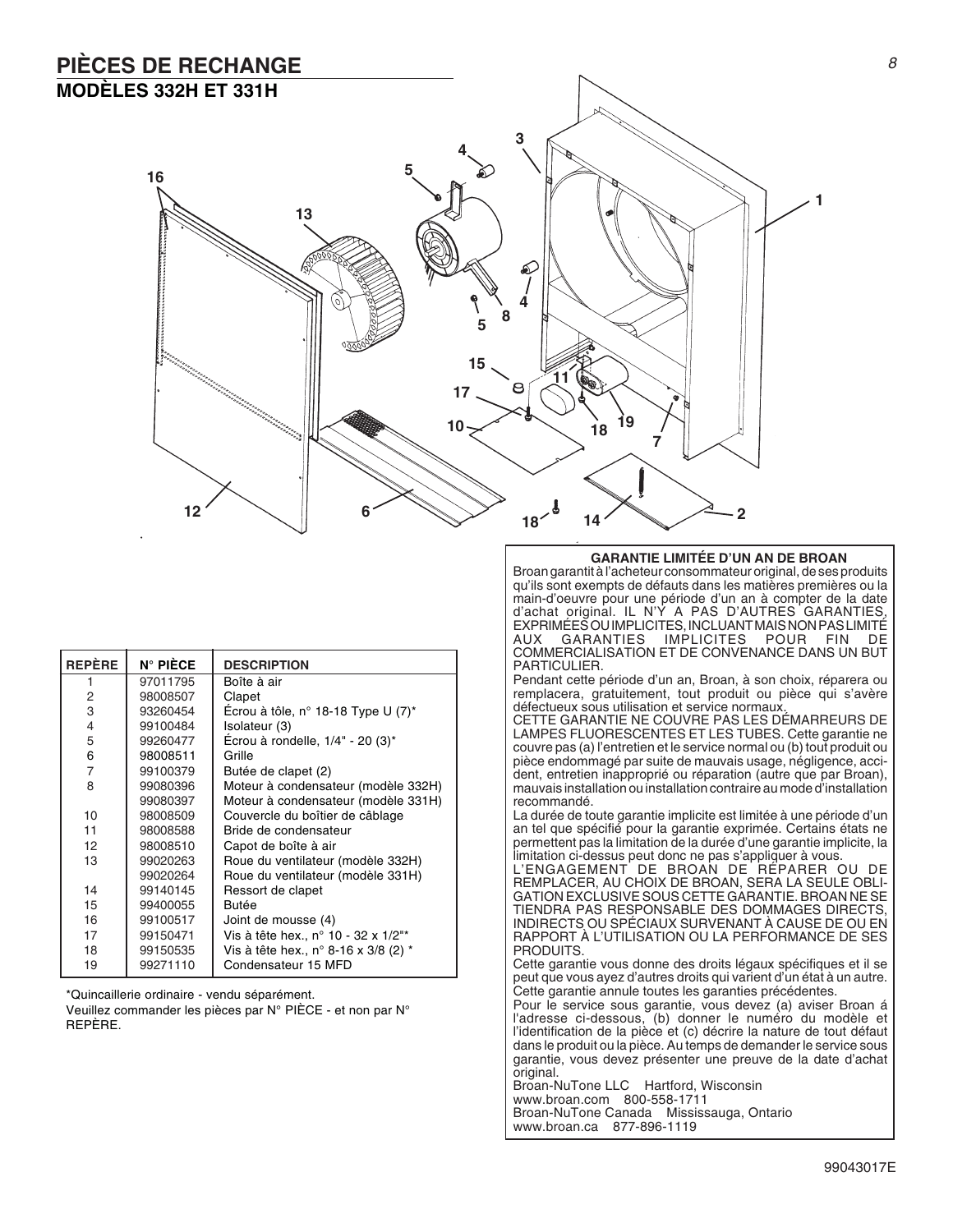

## **MODELOS 331H Y 332H VENTILADOR DE MONTAJE EXTERIOR**

**PARA USARSE CON CAMPANAS RANGEMASTER Y VENTILADORES ECLIPSE DE TIRO DESCENDENTE**

# **LEA Y CONSERVE ESTAS INSTRUCCIONES**

## **ADVERTENCIA**

#### **PARA REDUCIR EL RIESGO DE INCENDIOS, DESCARGAS ELÉCTRICAS O LESIONES PERSONALES OBSERVE LAS SIGUIENTES PRECAUCIONES:**

- 1. Use la unidad sólo de la manera indicada por el fabricante. Si tiene preguntas, comuníquese con el fabricante en la dirección o el número telefónico que se incluye en la garantía.
- 2. Antes de dar servicio o limpiar la unidad, interrumpa el suministro eléctrico en el panel de servicio y bloquee los medios de desconexión del servicio para evitar que la electricidad se reanude accidentalmente. Cuando no sea posible bloquear los medios de desconexión del servicio, fije firmemente en un lugar prominente del panel de servicio un dispositivo de advertencia , como por ejemplo una etiqueta.
- 3. Una o más personas calificadas deben realizar el trabajo de instalación y el cableado eléctrico, de acuerdo con todos los códigos y normas correspondientes, incluidos los códigos y normas de construcción específicos sobre protección contra incendios.
- Se necesita suficiente aire para que se lleve a cabo una combustión adecuada y para la descarga de los gases a través del tubo de humos (chimenea) del equipo quemador de combustible a fin de evitar los contratiros. Siga las directrices y las normas de seguridad del fabricante del equipo de calentamiento, como aquellos publicados por la Asociación Nacional de Protección contra Incendios (National Fire Protection Association, NFPA), y la Sociedad Americana de Ingenieros en Calefacción, Refrigeración y Aire Acondicionado (American Society for Heating, Refrigeration and Air Conditioning Engineers, ASHRAE), y las autoridades de los códigos locales.
- 5. Al cortar o perforar a través de la pared o del cielo raso, no dañe el cableado eléctrico ni otros servicios ocultos.
- 6. Los ventiladores con conductos siempre se deben conectar hacia el exterior.
- 7. Para reducir el riesgo de incendio, use solamente conductos metálicos.
- 8. Esta unidad se debe conectar a tierra.

## **PLANIFIQUE LA INSTALACIÓN**

#### **TODAS LAS INSTALACIONES**

1. Ubique el ventilador de manera que la longitud de los conductos y el número de codos y transiciones necesarios sean mínimos.

**Por favor note: cuando use el ventilador con el tiro descendente Eclipse de Broan: El tiro descendente tiene una descarga de 3¼ x 10" (8.3 x 25.4 cm) Hay transiciones disponibles para conectarlo a la entrada redonda de 10" (25.4 cm) en este ventilador de montaje exterior.**

## **PRECAUCIÓN**

- 1. Sólo para uso en ventilación general. No lo use para descargar materiales ni vapores peligrosos o explosivos.
- Para evitar daños a los cojinetes del motor y rotores ruidosos y/o no equilibrados, mantenga el rocío de yeso, el polvo de la construcción, etc. alejado de la unidad de accionamiento.
- 3. Por favor lea la etiqueta de especificaciones que tiene el producto para ver información y requisitos adicionales.
- 4. El circuito eléctrico, incluido el control de velocidad (si se usa) debe tener una capacidad nominal mínima de 6 amperios para el Modelo 332H o 3 amperios para el Modelo 331H.

## **ESPECIFICACIONES**

|      |     | MODELO VOLTIOS   AMPERIOS | I PCM | <b>TAMAÑO DE</b><br><b>CONDUCTO</b> |
|------|-----|---------------------------|-------|-------------------------------------|
| 331H | 120 | 2.4                       | 600   | 10" (25.4 cm) DIÁM.                 |
| 332H | 120 | 5.7                       | 900   | 10" (25.4 cm) DIÁM.                 |

## **PLANIFIQUE LA INSTALACIÓN**

- 2. Cuando sea posible, el ventilador se debe centrar entre los montantes de la pared o entre las vigas del techo.
- 3. Evite la tubería, cables u otros conductos que puedan estar tendidos por la pared.
- 4. Asegúrese de que haya suficiente espacio para cualquier transición que pueda necesitarse entre el ventilador y los conductos de conexión.
- 5. Para obtener el mejor rendimiento, coloque las transiciones lo más cerca posible del ventilador (esto es, el tiro descendente) NOTA: La descarga horizontal requiere la reubicación de la placa de
	- cubierta de la abertura del conducto. Consulte las instrucciones en el manual de la campana.



**PARA LA PERSONA QUE REALIZA LA INSTALACIÓN: Entregue este manual al dueño de la casa AL DUEÑO DE LA CASA: Las instrucciones de uso y cuidado se encuentran en la página 11.**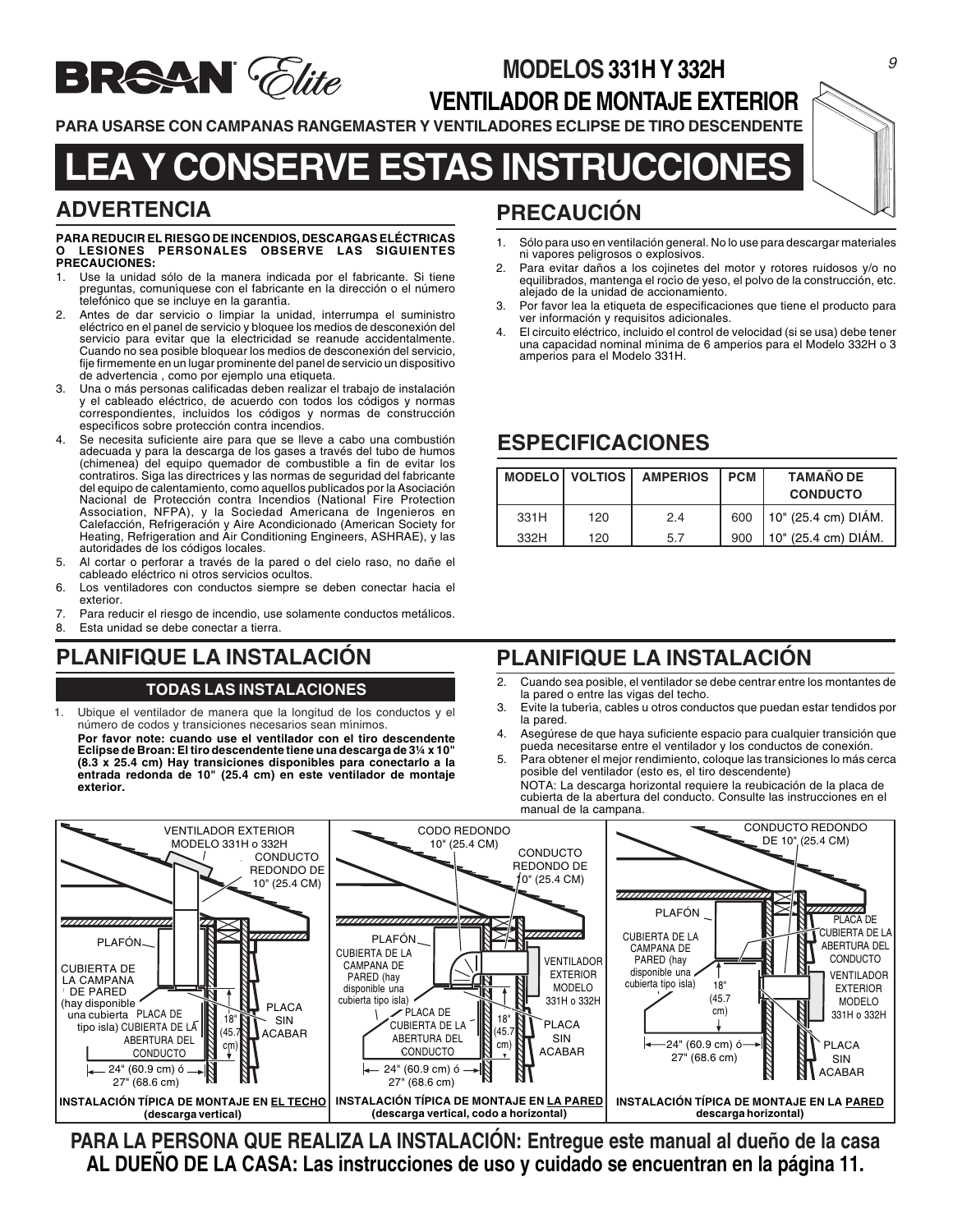# **INSTALACIÓN**

#### **INSTALACIONES EN EL TECHO**

1. Ubique el ventilador en la pendiente posterior del techo. Colóquelo en un área en la cual minimice la longitud del tramo de conductos. Esta área debe estar libre de obstáculos (cables de T.V., cables eléctricos, etc.). Recuerde que si la parte superior del ventilador está al ras del pico del techo, no se verá desde la calle. Mantenga en mente esta ubicación aproximada mientras trabaja desde el ático.



Desde el interior del espacio del ático:

2. Haga un **ORIFICIO PILOTO** a través del techo, a una distancia de 21.6 cm (8 ½") del borde interior de una **VIGA DEL TECHO.**

Desde el exterior, en el techo:

- 3. Mida y marque el rectángulo de 52.7 x 52.1 cm (20 ¾" x 20 ½"). Corte y quite sólo las tejas que se encuentran dentro de este rectángulo.
- 4. Mida y marque el **ORIFICIO DE 27.9 CM (11")** y el **ORIFICIO DE 3.2 CM (1 1/4") de DIÁMETRO.** Haga estos orificios totalmente a través del techo.



5. Para instalar un ventilador sobre un techo plano, construya un bastidor para soportar el ventilador, con una pendiente mínima de 2/12. El extremo de descarga del ventilador debe apuntar en dirección contraria a los vientos dominantes.

#### **PREPARE EL LUGAR DE LA PREPARE EL LUGAR DE LA 10 PREPARE EL LUGAR DE LA INSTALACIÓN**

#### **INSTALACIONES EN LA PARED**

- 1. Seleccione un lugar en la pared exterior. Asegúrese de que no haya montantes de la pared, tubería ni cables tendidos en el área de la abertura.
- 2. Haga un orificio guía en el centro del área de la abertura.



Desde el interior de la pared:

2. Haga un **ORIFICIO PILOTO** a través de la pared, a una distancia de 21.6 cm (8 ½") del borde interior de un **MONTANTE DE LA PARED.**

Desde el exterior, en la pared:

- 3. Mida y marque el rectángulo de 63.5 x 74.9 cm (25" x 29 ½"). Corte y quite sólo el forrado que se encuentra dentro de este rectángulo.
- 4. Mida y marque el **ORIFICIO DE 27.9 CM (11")** y el **ORIFICIO DE 3.2 CM (1 1/4") de DIÁMETRO.** Haga estos orificios totalmente a través de la pared.

## **PREPARE EL VENTILADOR**

#### **TODAS LAS INSTALACIONES**

- 1. Desempaque el conjunto del ventilador
- 2. Quite la cubierta y los tornillos.
- 3. Quite y deseche el cartón de la rueda del ventilador.
- 4. Quite la cubierta de la caja de conexiones y los tornillos.
- 5. Coloque un conectador de cables apropiado, aprobado por U.L., en el orificio que se encuentra en la parte posterior de la caja de conexiones.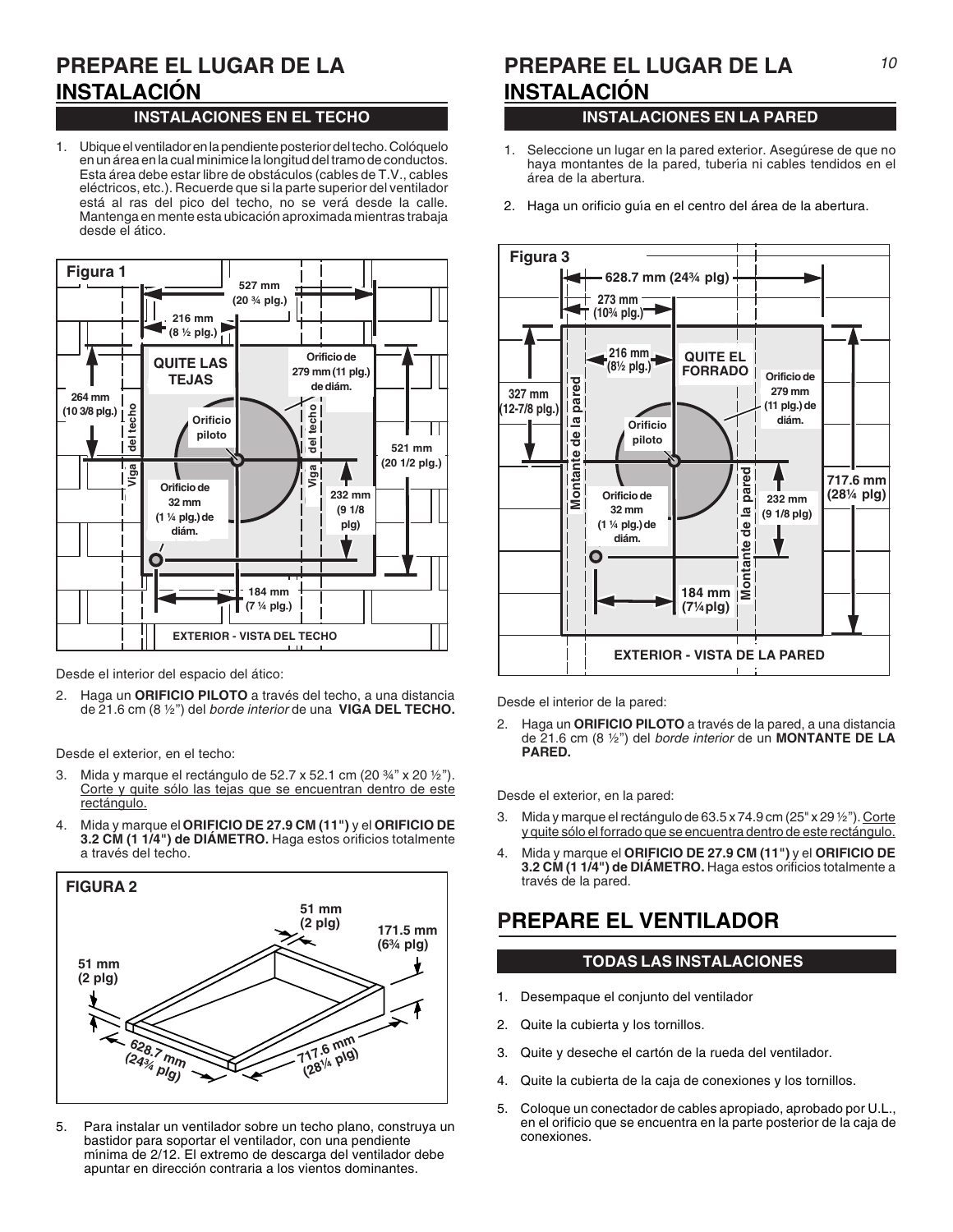## **INSTALE EL VENTILADOR**

#### **INSTALACIONES EN EL TECHO**

- 1. Quite los clavos del techo de las 2/3 partes de las tejas superiores que se encuentran alrededor del área de corte y levante las tejas con cuidado para permitir que la hoja cubrejuntas posterior de la cubierta del ventilador se ajuste debajo de ellas.
- 2. Centre el anillo del ventilador en el orificio de 11" (27.9 cm), asegurándose de que el orificio del cableado eléctrico, de 1 ¼" (3.2 cm) de diámetro, quede alineado con el orificio de la caja de conexiones.
- 3. Monte el ventilador en el techo con los seis tornillos que se proporcionan. Los seis orificios del panel posterior deben quedar cubiertos, de otra manera la humedad que penetre en la cubierta se puede filtrar al interior de la casa.
- 4. Utilizando un cemento para techo de buena calidad, selle todas las tejas alrededor de la cubierta y de la hoja cubrejuntas, así como alrededor de la cabeza de los tornillos de montaje.
- 5. Pase los cables eléctricos a través del orificio de la caja de conexiones y asegúrelos de acuerdo con los códigos locales.



- 6. Haga las conexiones eléctricas utilizando el conectador adecuado para el tipo de cables que está usando. Conecte blanco con blanco, negro con negro y verde con verde o con el hilo desnudo. Consulte la Figura 4.
- 7. Vuelva a colocar la cubierta de la caja de conexiones y los tornillos. No permita que los cables queden atrapados debajo de la cubierta.
- 8. Verifique el movimiento libre del regulador de tiro antes de instalar la cubierta y los tornillos.
- 9. Suministre energía y revise la operación del ventilador.

**INSTALE EL VENTILADOR**

#### **INSTALACIONES EN LA PARED**

- 1. Coloque un reborde grande de material de calafateo en el lado posterior de la cubierta, a lo largo del borde externo.
- 2. Centre el anillo del ventilador en el orificio de 11" (27.9 cm), asegurándose de que el orificio del cableado eléctrico, de 1 ¼" (3.2 cm) de diámetro, quede alineado con el orificio de la caja de conexiones.
- 3. Monte el ventilador en la pared con los seis tornillos que se proporcionan. Los seis orificios del panel posterior deben quedar cubiertos, de otra manera la humedad que penetre en la cubierta se puede filtrar al interior de la casa.
- 4. Utilizando material de calafateo de buena calidad, selle alrededor de la cabeza de los tornillos de montaje.
- 5. Pase los cables eléctricos a través del orificio de la caja de conexiones y asegúrelos de acuerdo con los códigos locales.
- 6. Haga las conexiones eléctricas utilizando el conectador adecuado para el tipo de cable que está usando. Conecte blanco con blanco, negro con negro y verde con verde o con el hilo desnudo. Consulte la Figura 4.
- 7. Vuelva a colocar la cubierta de la caja de conexiones y los tornillos. No permita que los cables queden atrapados debajo de la cubierta.
- 8. Verifique el movimiento libre del regulador de tiro antes de instalar la cubierta y los tornillos.
- 9. Suministre energía y revise la operación del ventilador.
- 10. Las aletas superior y laterales de la placa posterior se pueden cubrir con tiras de adorno. No obstruya con la tira de adorno la abertura de la rejilla que se encuentra en la parte inferior. Si lo hace afectará adversamente el funcionamiento del ventilador.

## **USO Y CUIDADO**

Desconecte el suministro eléctrico y bloquee el panel de servicio antes de limpiar o dar servicio a esta unidad.

#### **LIMPIEZA**

Quite la cubierta y cuidadosamente aspire el ventilador y el interior de la cubierta. Tenga cuidado de no doblar la rueda del ventilador ni dañarla de alguna otra manera.

#### **LUBRICACIÓN DEL MOTOR**

El motor está permanentemente lubricado. No lubrique ni desmonte el motor.